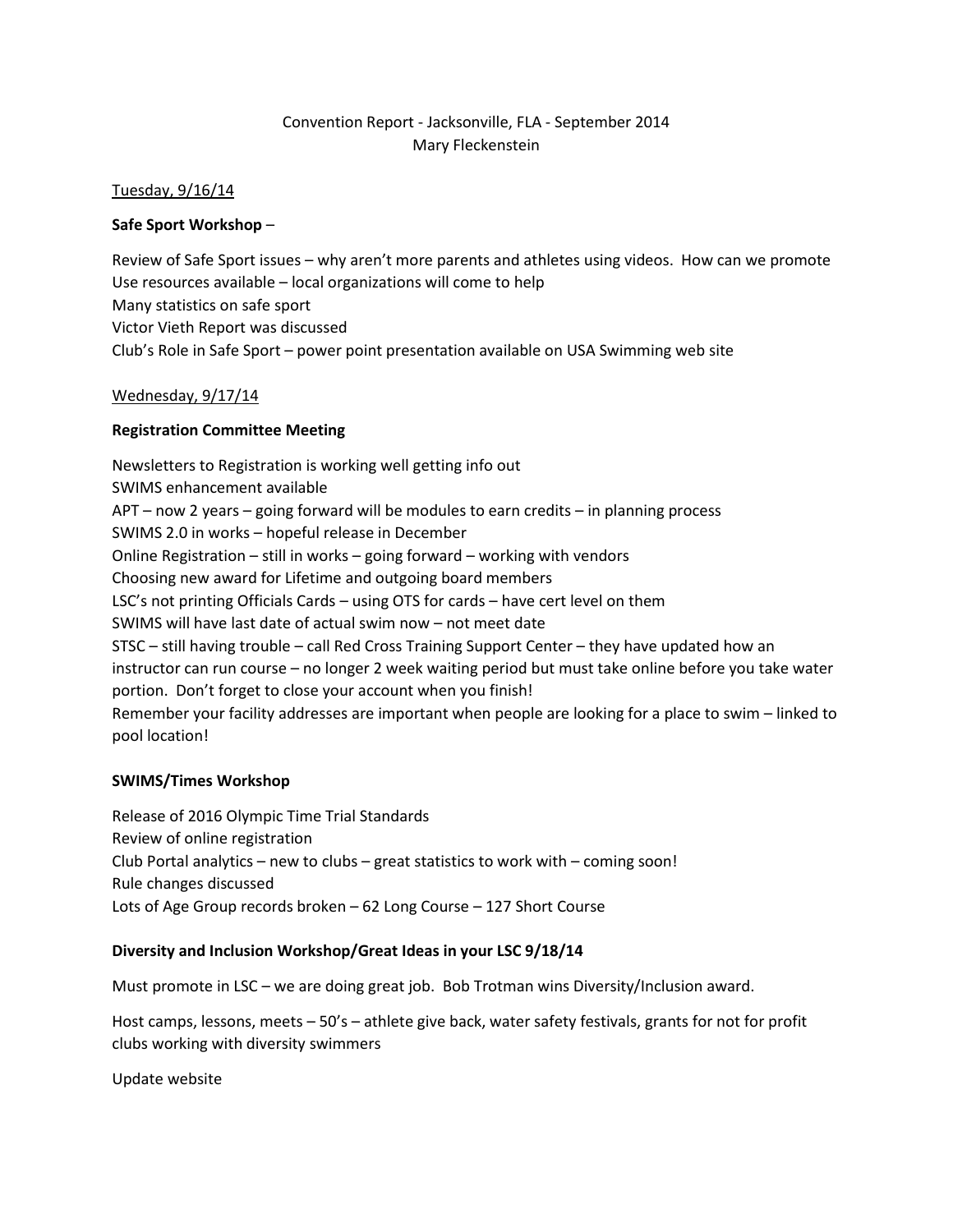#### **Eastern Zone Tech Planning**

Review of Zone and Sectional meets Discussed 4 scenarios with addition of 2 meets in LC season EZ Sectionals – C final 18 & under only (if athlete count exceeds 600 – then D Final added for 18 & U) 2016 – 2 LCM sectional meets and one SCY super sectional meet

### Thursday, 9/18/14

### **SWIMS Registration Workshop**

Review of SWIMS Database and all the changes New programs coming up Online registration discussion

#### **Navigating Leap Thru Excel**

Discussion on if LSC is ready to go further Assign and track items Track completion Planning a retreat to determine what everyone is doing **Taskforce** Several people to help

#### **Eastern Zone Meeting**

Budget discussed – reminder of dues increase to fund review and safe sport Scholastic All American – EZ was in second place Diversity Camp – University of Maryland June 2015 By-laws for Open Water approved By-laws as required by National for EZ Board of Review approved Elections – Ed Dellert – Coach Director; Mary Turner, Secretary/Treasurer (Fleckenstein removed name from ballot), Ty – Athlete Rep.

Meet Dates: EZ Super Sections LC – Ithaca – 7/16-7/19/15 USA Swimming Legends Meet – Greensboro,NC – 7/30-8/3/15 USA Swimming Junior Nationals – 8/6-8/10/15 EZ Senior Open Meet – Buffalo – 8/6-8/9/15 USA Swimming National Championship – 8/6-8/10/15 EZ Age Group Zone Meet – Richmond – 8/5-8/8/15